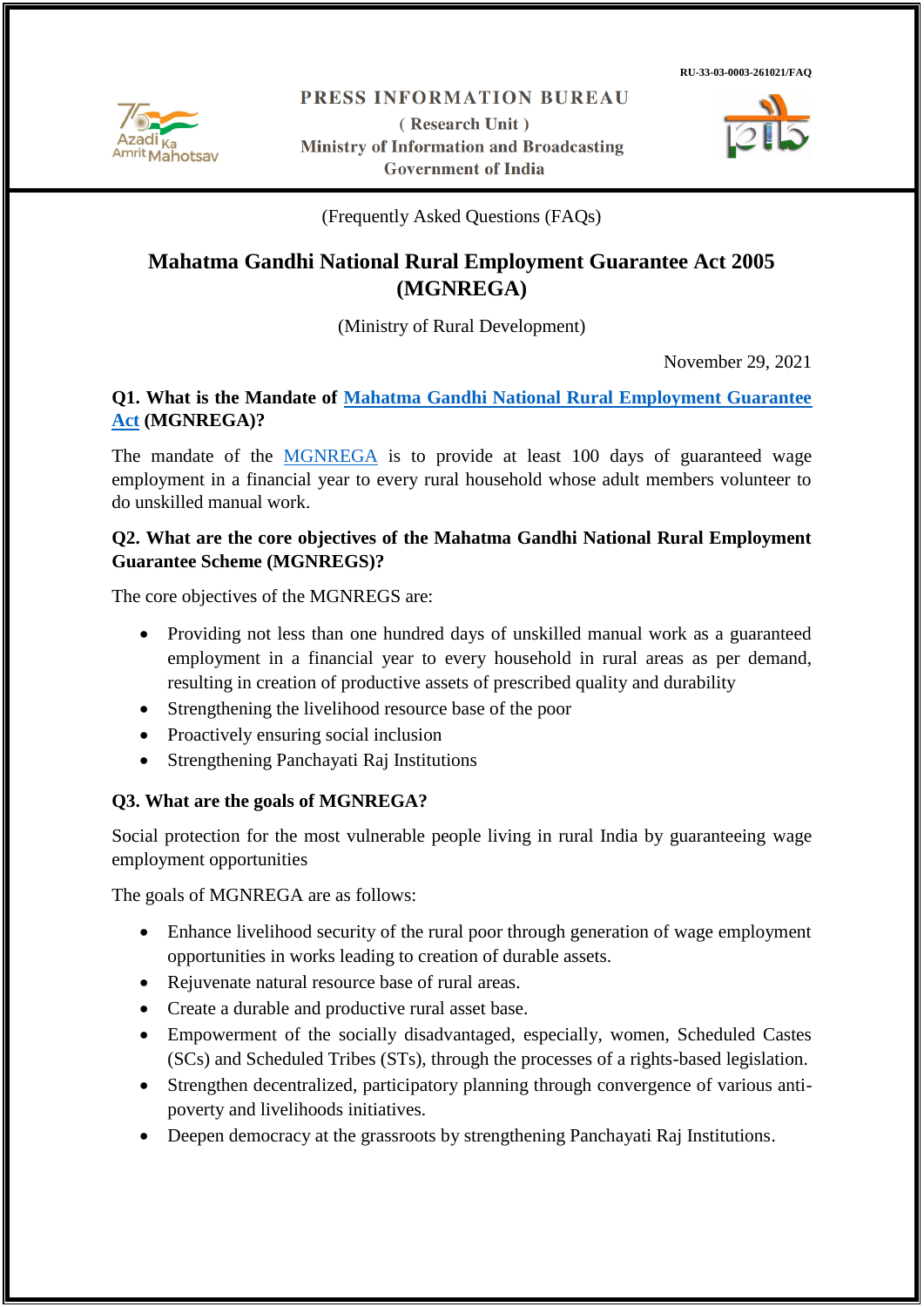## **Q4. Is the Act restricted to particular States or districts?**

No, it is implemented in all rural districts of the country.

MGNREGA was implemented in 200 districts in the first phase with effect from February 2006 and extended subsequently to additional 113 and 17 districts with effect from April 1st 2007 and May 15th 2007 respectively. The remaining districts were included under the Act with effect from April 1st, 2008. Currently, the Act is under implementation in 644 districts of the country with substantial rural population.

### **Q5. Whether State Government is having any powers to make rules for effective implementation of MGNREGS?**

Yes, the State Government may by notification make rules to carry out the provisions of Act subject to the conditions of consistency with MGNREGA and rules made by the Central Government [(Section 32(1)].

## **Q6. In what way paradigm shift has taken place with the implementation of MGNREGA?**

MGNREGA is demand driven wage employment programme and resource transfer from Centre to States is based on the demand for employment in each State. MGNREGA is bottom-up, people-centred, demand-driven, self-selecting and rights-based programme. It provides a legal guarantee for wage employment by providing allowances and compensation both in cases of failure to provide work on demand and delays in payment of wages for work undertaken. Plans and decisions regarding the nature and choice of works to be undertaken, the order in which each worksite selection etc., are all to be made in open assemblies of the Gram Sabha (GS) and ratified by the Gram Panchayat (GP). Social audit is a new feature, which creates accountability of performance, especially towards immediate stakeholders. Thus, MGNREGA also marks a break from the relief programmes of the past towards an integrated natural resource management and livelihoods generation perspective.

## **Q7. What is the role of Gram Sabha in MGNREGS?**

The Gram Sabha has the following rights and responsibilities under the Act:

- It determines the order of priority of works in the meetings of the Gram Sabha keeping in view potential of the local area, its needs, local resources
- Monitor the execution of works within the GP
- It is the primary forum for conduct of social audits. It provides a platform to all residents to seek and obtain all relevant information from all the Implementing Agencies including GP in relation to MGNREGA works implemented in the GP area.

### **Q8. What are the roles of Gram Panchayat in MGNREGS?**

The Gram Panchayat is responsible for the following activities:

- Receiving applications for registration
- Verifying registration applications
- Registering households
- Receiving applications for work
- Issuing Job Cards (JCs)
- Issuing dated receipts for these applications for work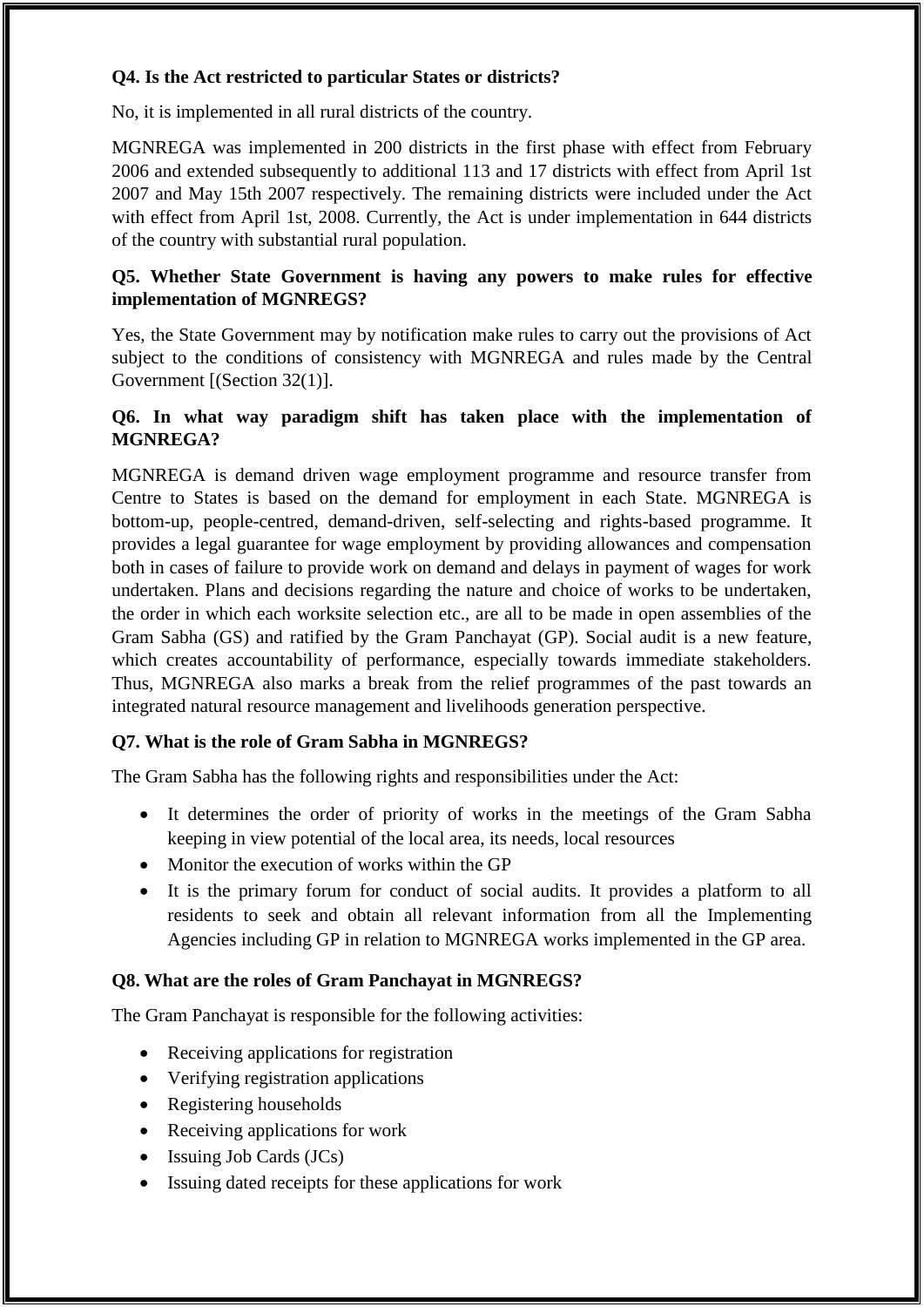- Make available all relevant documents including the Muster Rolls, bills, vouchers, measurement books, copies of sanction orders and other connected books of account and papers to the GS for the purpose of conducting the social audit
- Providing all information specified in Audit of Schemes Rules to the Social Audit Unit
- Maintaining accounts and providing utilization certificates in formats prescribed by Central/ State Government.
- Identification and planning of works, developing shelf of projects including determination of the order of their priority. Forward the list of works to Programme Officer for scrutiny and preliminary approval.
- Allotting work within fifteen days of submitting the application or from the date when work is sought in the case of an advance application, whichever is later, irrespective of the implementing agency.

## **Q9. What are the responsibilities of State Government in MGNREGS?**

A. The responsibilities of the State Government are following:

- Frame Rules on matters pertaining to State responsibilities under Section 32 of the Act
- Set up a State level MGNREGS implementation agency/ mission with adequate number of high caliber professionals
- Set up a State level MGNREGS social audit agency/directorate with adequate number of people with knowledge on MGNREGA processes and demonstrated commitment to social audit
- Establish and operate a State Employment Guarantee Fund (SEGF)
- Delegate financial and administrative powers to the DPC and the Programme Officer, as is deemed necessary for the effective implementation of the Scheme
- Establish a network of professional agencies for training, technical support and for quality control measures.
- Generate widest possible awareness about MGNREGA across the State
- Ensure that civil society organizations involved in mobilizing MGNREGA workers are able to formally meet State, district and block level officials in a formal setting at least once a month.

## **Q10.What roles can Civil Society Organisations (CSOs) and Self-Help Groups (SHGs) play in MGNREGS?**

CSOs working at the grassroots can play a very significant role in awareness generation among wage-seekers and in supporting and building capacities of GPs and State Governments in planning, implementation and social audit of MGNREGA. The SHGs can play a direct role in spreading awareness, organising work, accessing entitlements, assistance in door-to-door survey and ensuring social accountability. The MGNREGA Operational Guidelines provide the framework for engagement of CSOs, support in the operationalisation of Cluster Facilitation Team (CFT) project in convergence with National Rural Livelihood Mission (NRLM).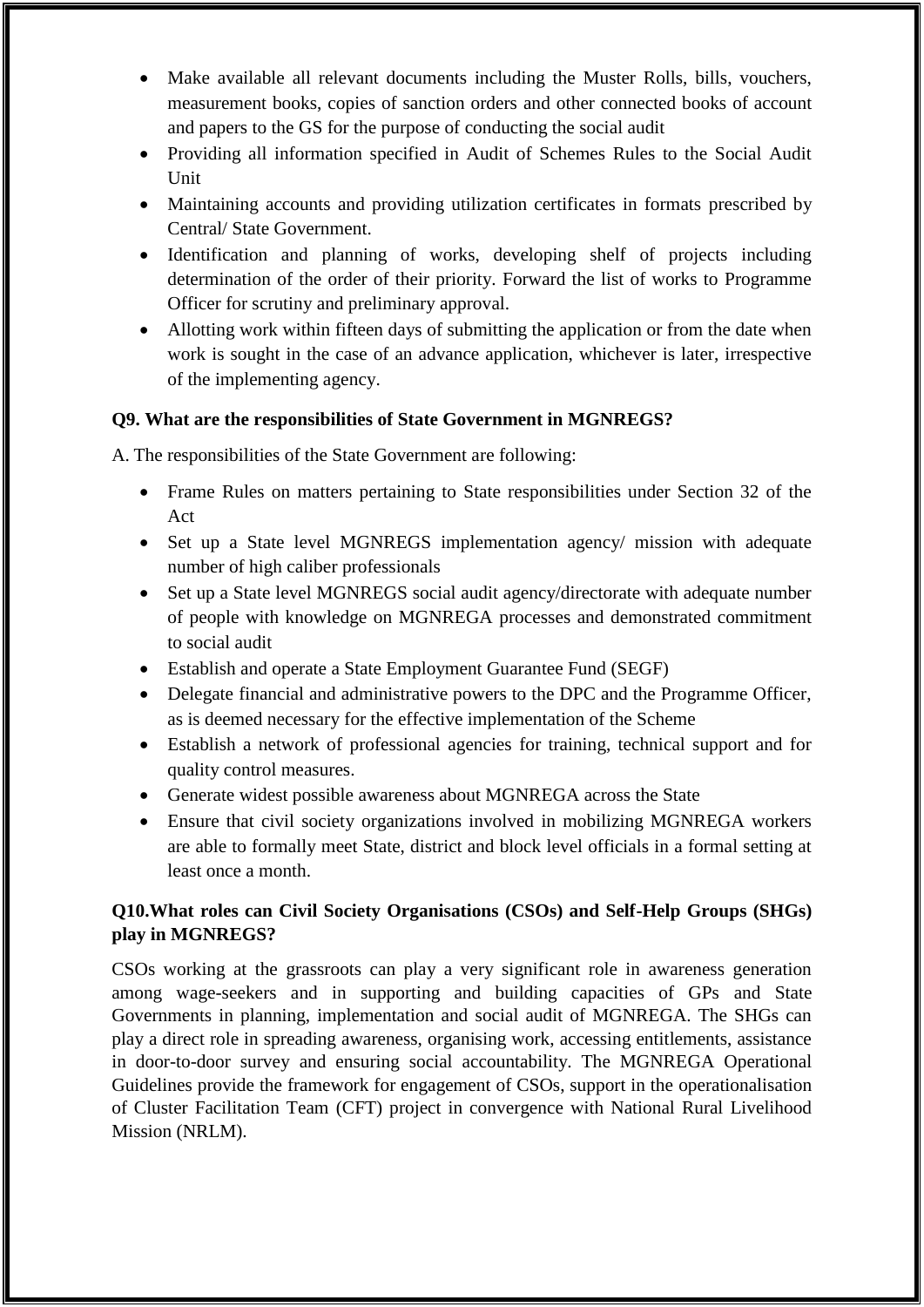## **Q11. What is a Job Card?**

Job Card is a key document that records workers' entitlements under MGNREGA. It legally empowers the registered households to apply for work, ensures transparency and protects workers against fraud.

## **Q12. What is the procedure to register oneself for employment?**

Household having adult members desirous of seeking unskilled wage employment in MGNREGA may apply for registration. The application for registration may be given on prescribed form or plain paper to the local Gram Panchayat. To allow maximum opportunities to families that may migrate, registration shall also be opened throughout the year at the GP office.

## **Q13. Who should apply for Job Card on behalf of a Household?**

Any adult member can apply on behalf of Household.

## **Q14. What is the definition of an adult in a household?**

Adult means a person who has completed 18 years of age.

## **Q15. Can all adult members of a household register for Job Card?**

Adult members of a household willing to do unskilled manual work can register themselves to obtain a job card under MGNREGA.

## **Q16. When is an applicant eligible for Unemployment allowance?**

If an applicant is not provided employment within fifteen days of receipt of his/her application seeking employment, in all cases of advance application, employment should be provided from the date that employment has been sought, or within 15 days of the date of application, whichever is later. Else, unemployment allowance becomes due. It will be calculated automatically by the computer system or the Management Information System (MIS).

### **Q17. What is a Gram Panchayat Development Plan under MGNREGA?**

Section 16 (3)  $\&$  (4) of the Act states that every Gram Panchayat shall prepare a Development Plan and maintain a shelf of works to meet the employment demand. A development plan is an annual work plan that comprises shelf of projects for each village with administrative and technical approvals. The development plan is a rolling plan, since the approved shelf of projects may carry over one financial year to the next depending upon this lifespan of the projects.

### **Q18. What is a District Perspective Plan under MGNREGA?**

District Perspective Plan is prepared for five years, which identifies the needs and gap in the districts in all the sectors. The district perspective plan is a multi-year plan for different departmental projects. The district perspective plans should be prepared in such a manner that it can be breakable into various annual plans.

### **Q19. What types of works are taken up under MGNREGS?**

Para 4(1), Schedule I provides provision for the following works under MGNREGA:

### **Category A: Public Works Relating to Natural Resources Management:**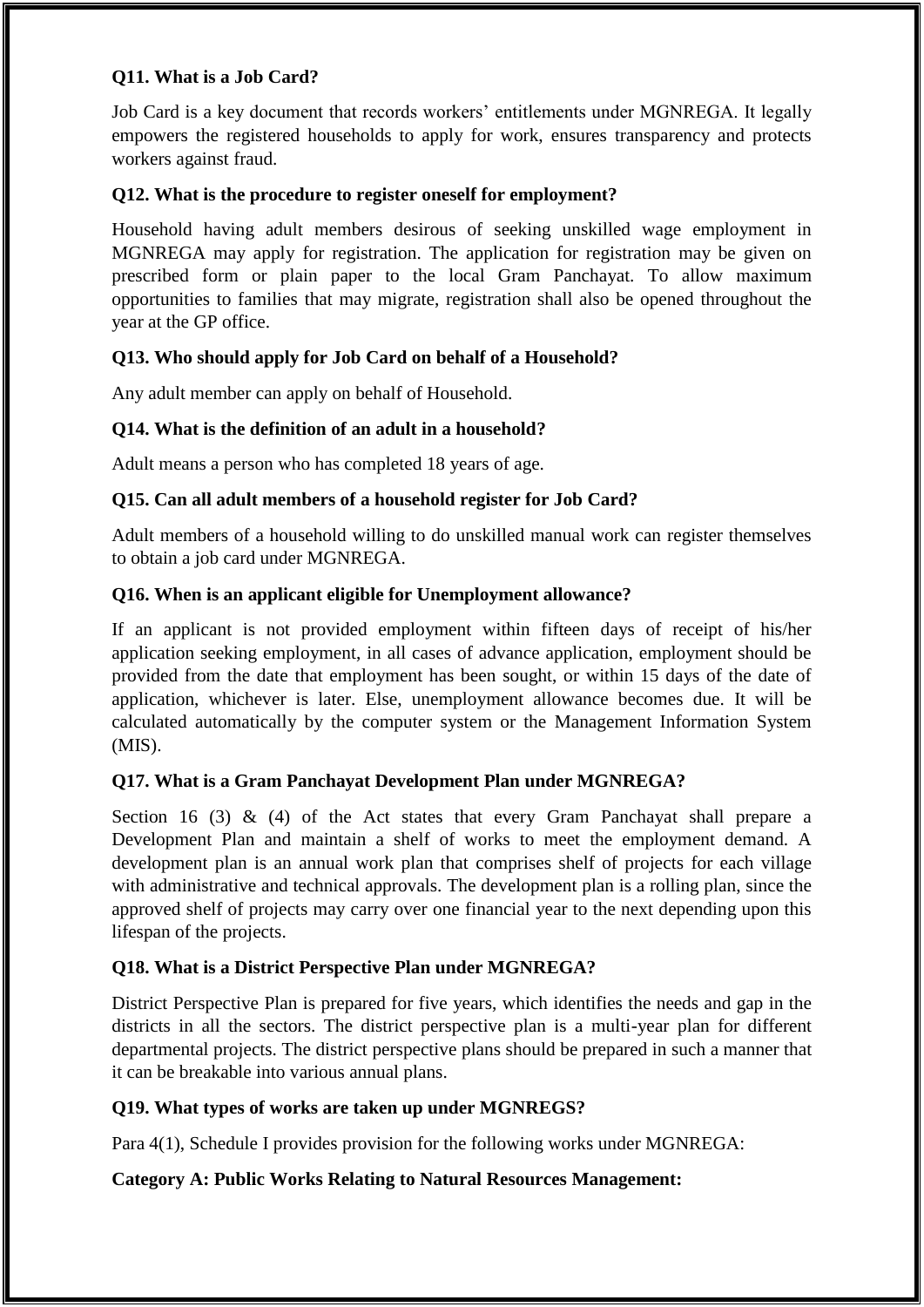- Water conservation and water harvesting structures to augment and improve groundwater like underground dykes, earthen dams, stop dams, check dams with special focus on recharging groundwater including drinking water sources.
- Watershed management works such as contour trenches, terracing, contour bunds, boulder checks, gabion structures and spring shed development resulting in a comprehensive treatment of a watershed.
- Micro and minor irrigation works and creation, renovation and maintenance of irrigation canals and drains.
- Renovation of traditional water bodies including desilting of irrigation tanks and other water bodies.
- Afforestation, tree plantation and horticulture in common and forest lands, road margins, canal bunds, tank foreshores and coastal belts duly providing right to usufruct to the households.
- Land development works in common land

# **Category B: Individual Assets for Vulnerable Sections:**

- Improving productivity of lands of households specified in Paragraph5 through land development and by providing suitable infrastructure for irrigation including dug wells, farm ponds and other water harvesting structures.
- Improving livelihoods through horticulture, sericulture, plantation, and farm forestry.
- Development of fallow or wastelands of households specified in Paragraph 5 of the Schedule I to bring it under cultivation.
- Unskilled wage component in construction of houses sanctioned under the Indira Awaas Yojana or such other State or Central Government Scheme.
- Creating infrastructure for promotion of livestock such as, poultry shelter, goat shelter, piggery shelter, cattle shelter and fodder troughs for cattle.
- Creating infrastructure for promotion of fisheries such as, fish drying yards, storage facilities, and promotion of fisheries in seasonal water bodies on public land.

# **Category C: Common Infrastructure for NRLM Compliant Self-Help Groups:**

- Works for promoting agricultural productivity by creating durable infrastructure required for bio-fertilizers and post-harvest facilities including pucca storage facilities for agricultural produce.
- Common work sheds for livelihood activities of self-help groups.

# **Category D: Rural Infrastructure:**

- Rural sanitation related works, such as, individual household latrines, school toilet units, Anganwadi toilets either independently or in convergence with schemes of other Government Departments to achieve "open defecation free" status. and solid and liquid waste management as per prescribed norms
- Providing all-weather rural road connectivity to unconnected villages and to connect identified rural production centers to the existing pucca road network
- Construction of pucca internal roads or streets including side drains and culverts within a village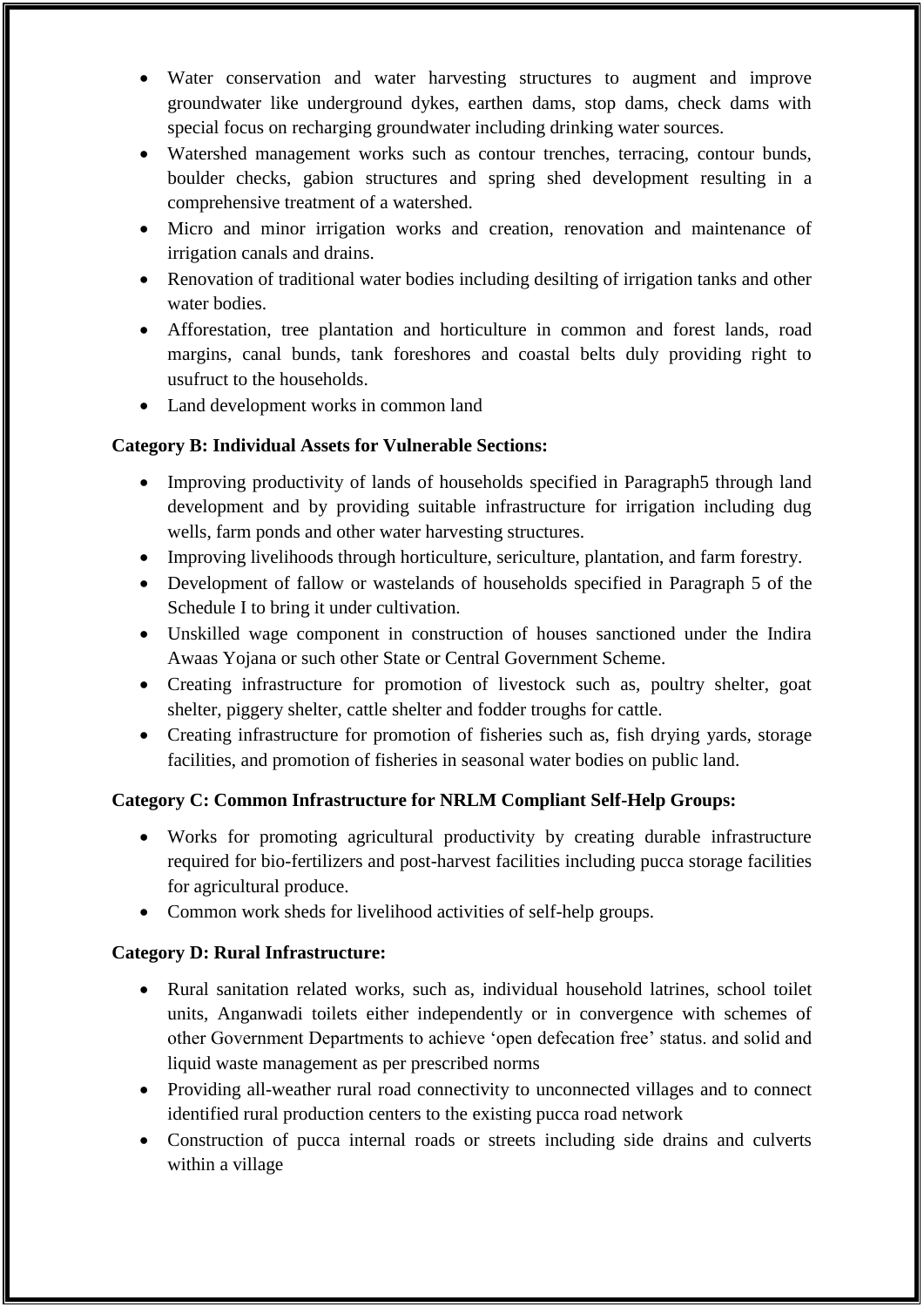- Works for improving disaster preparedness or restoration of roads or restoration of other essential public infrastructure including flood control and protection works, providing drainage in water-logged areas, deepening and repairing of flood channels, chaur renovation, construction of storm water drains for coastal protection.
- Construction of Food Grain Storage Structures for implementing the provisions of The National Food Security Act 2013 (20 of 2013)
- Maintenance of rural public assets created under the Act.

# **Q20.What wage-material ratio needs to be maintained in the selection of works?**

Cost of material component of projects including the wages of the skilled and semi-skilled workers taken up under scheme shall not exceed 40 per cent. 60:40 ratio for wage and material cost should be maintained at GP level for works executed by GP and for works executed by agencies other than GP, it should be maintained at block/intermediate panchayat level.

# **Q21. Can individual farmer's land be developed under MGNREGS?**

Yes, individual farmer's land can be developed under MGNREGS.

Works creating individual assets shall be prioritised on land or homestead owned by households belonging to categories:

Scheduled Castes, Scheduled Tribes, nomadic tribes, de notified tribes, other families below the poverty line, women-headed households, physically handicapped headed households, beneficiaries of land reforms, the beneficiaries under the Indira Awaas Yojana, beneficiaries under the Scheduled Tribes and Other Traditional Forest Dwellers.

After exhausting the eligible beneficiaries under the above categories, on lands of the small or marginal farmers as defined in the Agriculture Debt Waiver and Debt Relief Scheme, 2008 subject to the condition that such households shall have a job card with at least one member willing to work on the project undertaken on their land or homestead.

## **Q22. Define negative works under MGNREGS?**

The works which are not included in the list of permissible works and works which are nontangible, not measurable, non-quantifiable, repetitive such as removing grass, pebbles, agricultural operation are not permitted.

## **Q23. List out the negative works of MGNREGA?**

- Works which are non-tangible, not measurable, non-quantifiable repetitive such as, removing grass, pebbles, agricultural operations, shall not be taken up.
- Works like boulder pebble or shrub removal silt application and similar activities are not as a stand-alone activity. However, these can be a part of tasks in projects for converting uncultivable/barren/fallow lands into cultivable lands through one time land development activities.
- Agriculture inputs and agriculture operations are not allowed. Removal of weeds and watering may be considered only for forestry plantation and horticulture limited for a duration of 2-3 years. This should also be a part of the consolidated project to be assisted under MGNREGA.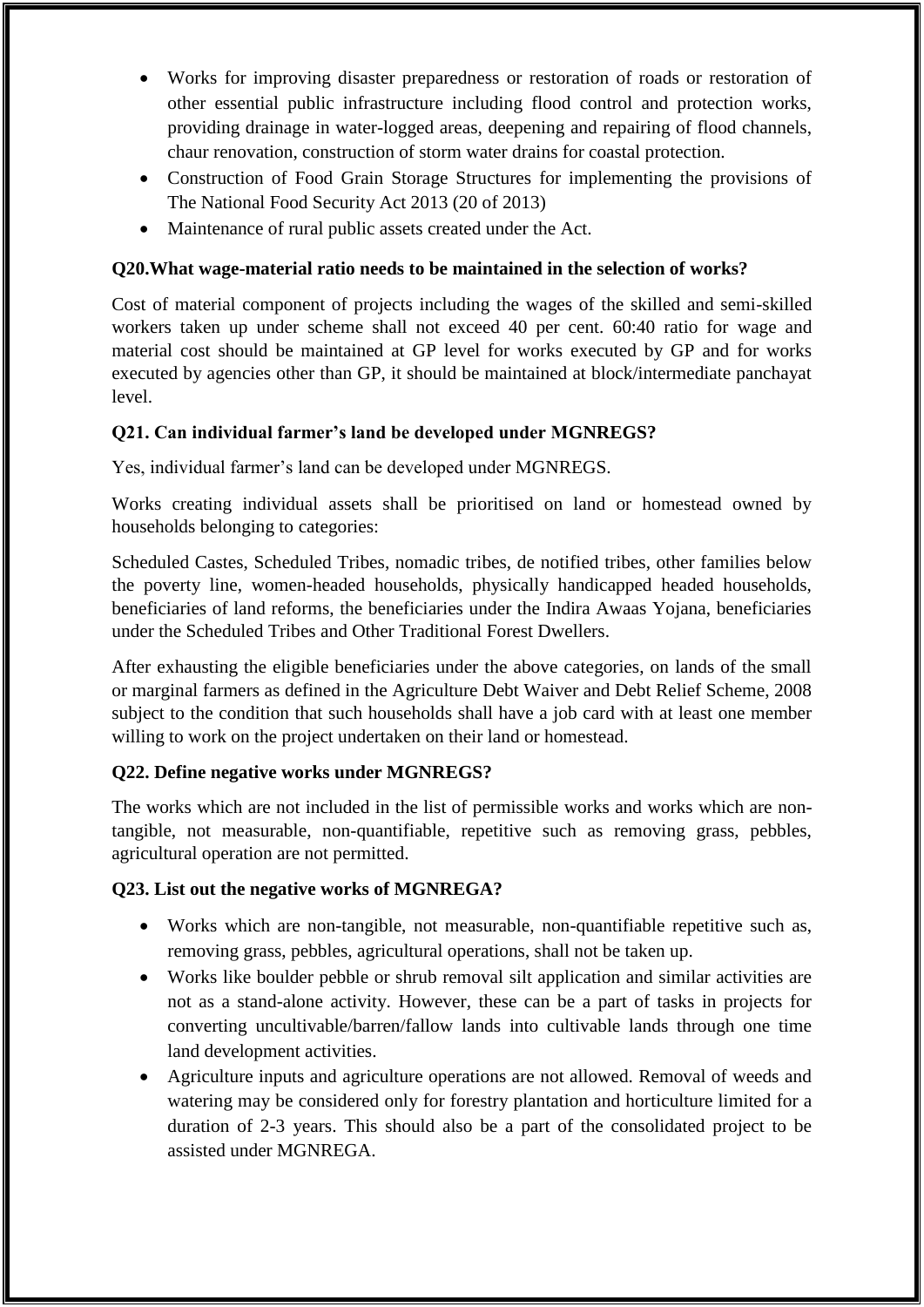- Expenditure incurred to finance non-permissible activities will be recovered from the person responsible for such expenses.
- Execution of pilot activity under MGNREGA is discouraged. However, pilots using MGNREGA funds, involving only a few Panchayats could be taken up only upon approval of the Ministry.
- MGNREGS funds cannot be used for land acquisition.
- Specified criteria to be followed while executing dug wells under MGNREGA.

## **Q24.How is the payment of wages made to the wage seekers?**

The payment of wages shall, unless so exempted by the Central Government, be made through the individual savings accounts of the workers in the relevant banks or post offices.

## **Q25. What is the schedule for the disbursement of wage?**

The disbursement of daily wages shall be made on a weekly basis or in any case not later than a fortnight after the date on which such work was done.

## **Q26. Can different wages be paid to men and women workers?**

No. As per Para 31, Schedule II, there shall be no discrimination solely on the ground of gender and the provisions of the [Equal Remuneration Act, 1976](https://www.indiacode.nic.in/handle/123456789/1494?locale=en#:~:text=India%20Code%3A%20Equal%20Remuneration%20Act%2C%201976&text=Long%20Title%3A,connected%20therewith%20or%20incidental%20thereto.) (25 of 1976), shall be complied with.

# **Q27. Is there any compensation for delay in payment of wages?**

Para 29, Schedule II of MGNREGA 2005 has laid down a detailed procedure for establishing a delay compensation system. As per the system, MGNREGA workers are entitled to receive delay compensation at a rate of 0.05 per cent of the unpaid wages per day for the duration of the delay beyond the sixteenth day of the closure of the MR (Muster Roll).

# **Q28. Who constitutes Special Category of Workers (Vulnerable Groups) under MGNREGA?**

The special category of worker is from:

- Persons with disabilities
- Primitive Tribal Groups
- Nomadic Tribal Groups
- De-notified Tribes
- Women in special circumstances
- Senior citizens above 65 years of age
- HIV positive persons
- Internally displaced persons
- Rehabilitated bonded labor

# **Q29.Who are Particularly Vulnerable Tribal Groups (PVTGs) and what are the special provisions for them?**

Primitive Tribal Groups live in forest and hills are highly vulnerable to hunger/starvation, malnutrition and ill-health. Appropriate programme flexibility should be adopted by the State Governments to ensure that the benefits of MGNREGS reach them.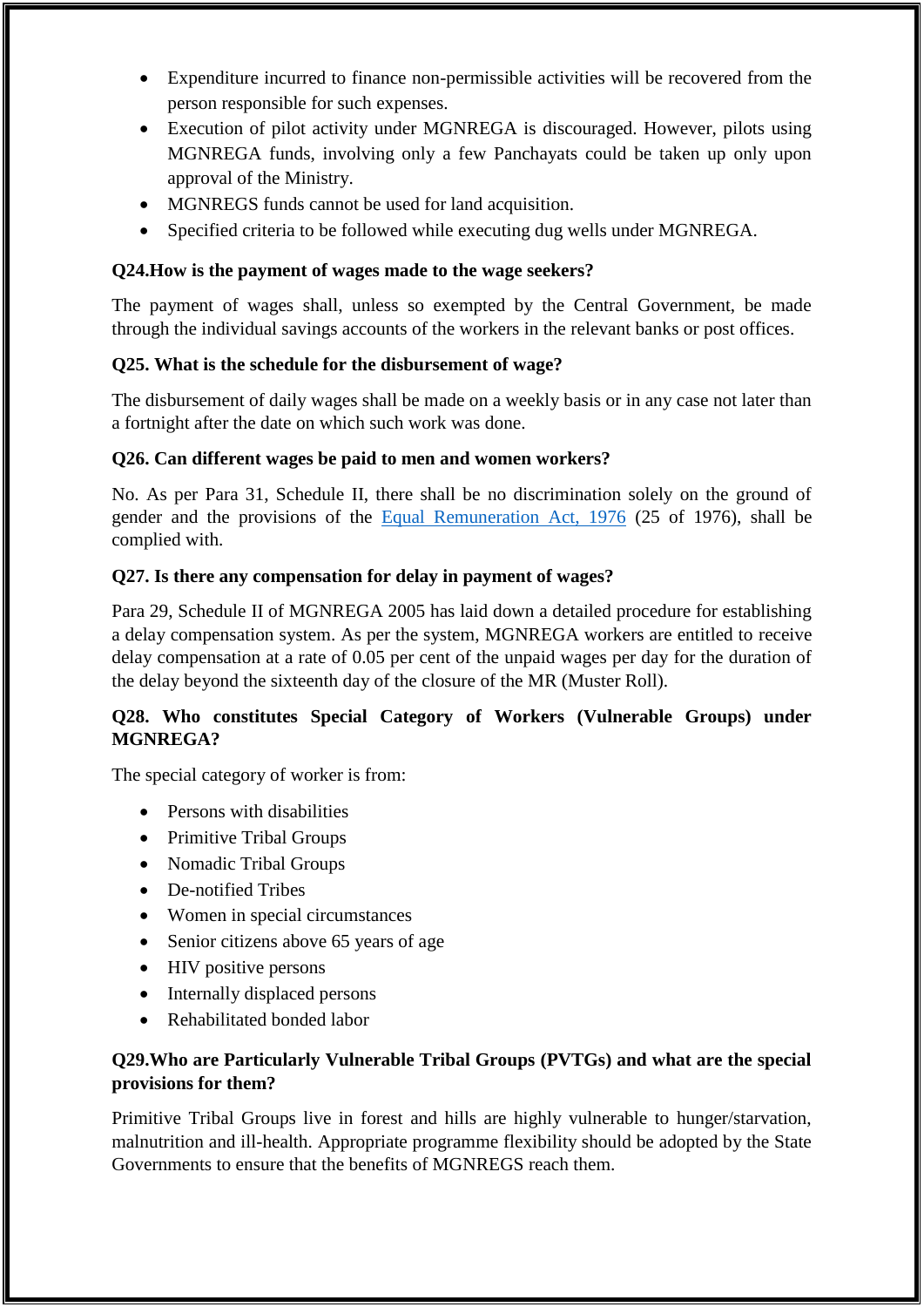### **Q30.What are the special provisions for De-Notified Tribes in terms of accessing MGNREGS works?**

District Programme Coordinator (DPC) may estimate the number of nomadic tribes in the district and authorise the POs to issue special job cards, which will be honoured in any Gram Panchayat in the district. The nomadic tribes can take up work in any Gram Panchayat. Bank accounts should be opened for the nomadic tribes in a bank with core banking facility and an ATM/Debit Card.

## **Q31. What is the name of the web-enabled application the Central Government has developed and what are its chief advantages?**

The name of the programme is NREGA Soft The advantage of managing implementation of MGNREGA through [NREGA Soft](https://www.nic.in/products/nregasoft/) is that it enables capturing data in real-time (or near real time) from the field which helps in quick and easy analysis (which is also almost in real time). Based on the analysis, the system triggers alerts which provide opportunities to implementing and supervising authorities for timely corrective action.

## **Q32. What is State Employment Guarantee Fund (SEGF)?**

Sub-section 1 of Section 21 of MGNREGA provides for the establishment of State Employment Guarantee Fund (SEGF) (also referred to as "State Fund") for the purpose of implementation of MGNREGA scheme in an implementing State. The SEGF has an in-built capacity to track the usage of funds down to the GPs. The central share of MGNREGA fund is released to SEGF for onward allocation of funds to the districts/ Panchayats/ Programme Implementing Agencies (PIAs) of the respective State. The salient features of SEGF are as below:

- SEGF funds shall be utilized in accordance with the provisions of the Act and Rules framed thereunder by the Central Government and instructions issued by Ministry of Rural Development from time to time.
- SEGF pools resources from Centre (Central Share) and State (State Share) and cause its deployment within the districts as per their fund requirements. Interest accruing on account of MGNREGA funds should be a part of the SEGF and shall be spent only in accordance with instructions of the Central Government.
- The SEGF shall ensure district-wise effective fund management under MGNREGA. The agency designated for fund management in a State should have a status different from the State Government. Generally, the State Funds are managed by selfregulating Societies registered under the Societies Registration Act.

### **Q33. What are the types of complaints under MGNREGA?**

The complaints received in the Ministry are broadly on the following issues:

- Non-involvement of Gram Sabha in selection of works
- Non-issuance of Job Cards
- Non-availability of worksite facilities like crèche, drinking water, first aid box etc.
- Non-payment of Unemployment Allowance
- Not providing works within the time-frame
- Delay in payment of wages under MGNREGA
- Irregularities in selection of beneficiaries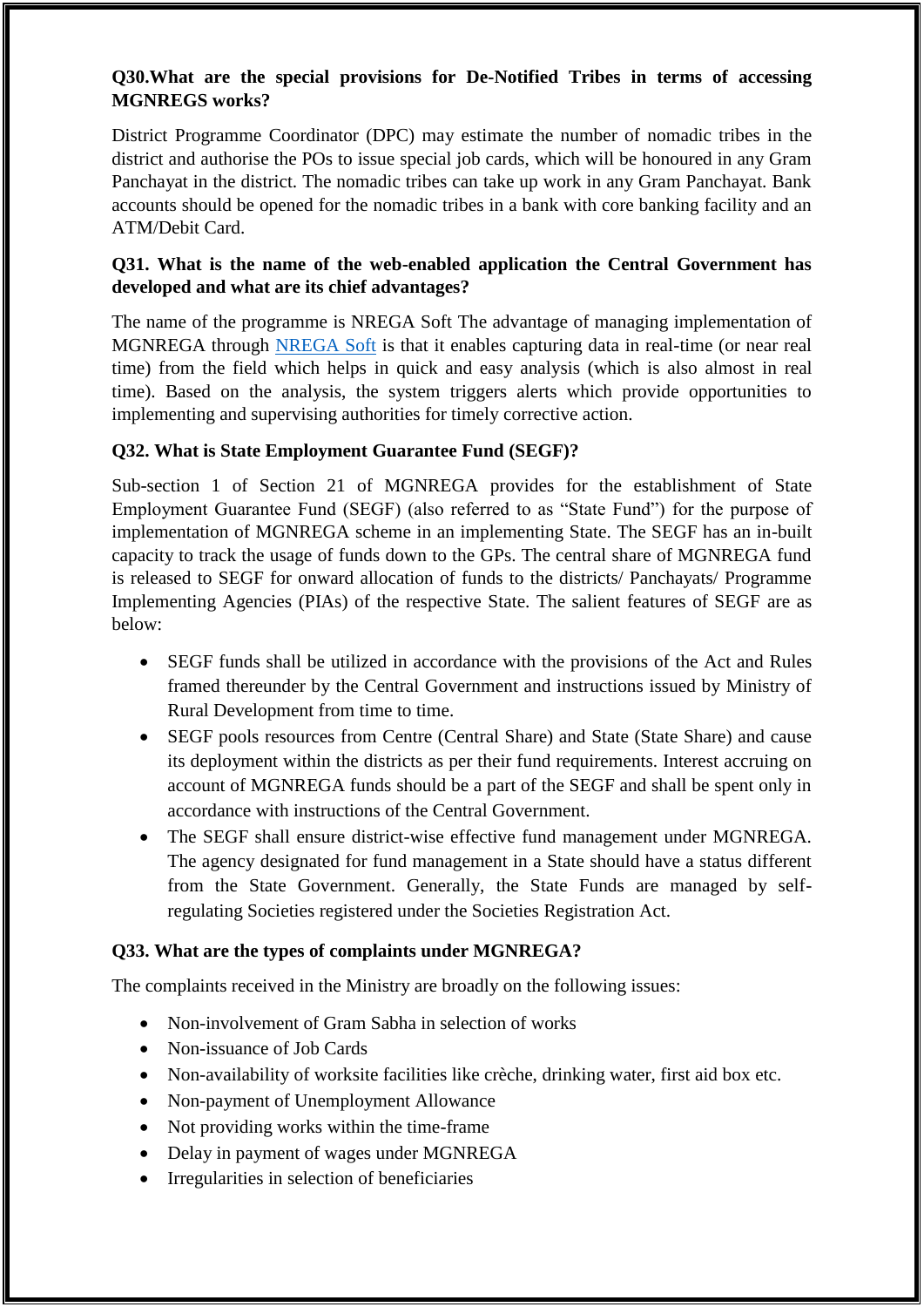- Delay in completion of projects
- Purchase of material without following prescribed procedure
- Embezzlement /Misappropriation of funds
- Involvement of contractors
- Execution of inadmissible works.

## **Q34. What is social audit?**

[Social Audit](https://nrega.nic.in/netnrega/SocialAuditFindings/SA_home.aspx) is the critical stock taking of any programme or scheme by the community with active involvement of the primary stakeholders. It includes audit of the quality of works being executed at different levels along with the details of disbursements made, the number of labourers employed and materials used. The people in coordination with local administration will conduct social audit.

## **Q35. What is the objective of Social Audit?**

The basic objective of social audit is to ensure public accountability in the implementation of projects, laws and policies.

## **Q36. What is the frequency of conduct of Social Audits?**

As per Para 25(c) of Schedule I social audit should be conducted at least once in every six months. As per Para 25(b) of Schedule I, concurrent social audit shall be done for all works every month.

### **Q37. What is Ombudsman?**

The word "ombudsman" derives from the Swedish word ombudsman which in turn is based on the Old Norse "umboosmaor" meaning representative. An Ombudsman is one who advocates for fairness, equity and administrative efficiency.

### **Q38. Who selects Ombudsman and what is the process?**

On recommendation of Selection Committee comprising Additional Chief Secretary of the State (Chairperson), Representative of Union Ministry of Rural Development, eminent Civil Society Person nominated by Union Ministry of Rural Development and Principal Secretary / Secretary of Department dealing with Mahatma Gandhi NREGA (Member Convener), State Government appoints ombudsman. The Selection Committee shall prepare a panel of suitable persons who shall be considered for appointment as ombudsman. The panel of names suggested will be put up in the public domain and comments/suggestions will be invited. No person who is a member of a political party shall be considered for appointment as ombudsman.

### **Q39. What are the powers of Ombudsman?**

- Receive complaints from MGNREGA workers and others on specified matters, consider such complaints and facilitate their disposal in accordance with law
- Issue direction for conducting spot investigation
- Initiate proceedings Suo motu in the event of any need arising within his jurisdiction that may cause any grievance.
- Engage experts for facilitating the disposal of the complaint.
- Suggest redressal, disciplinary and corrective actions